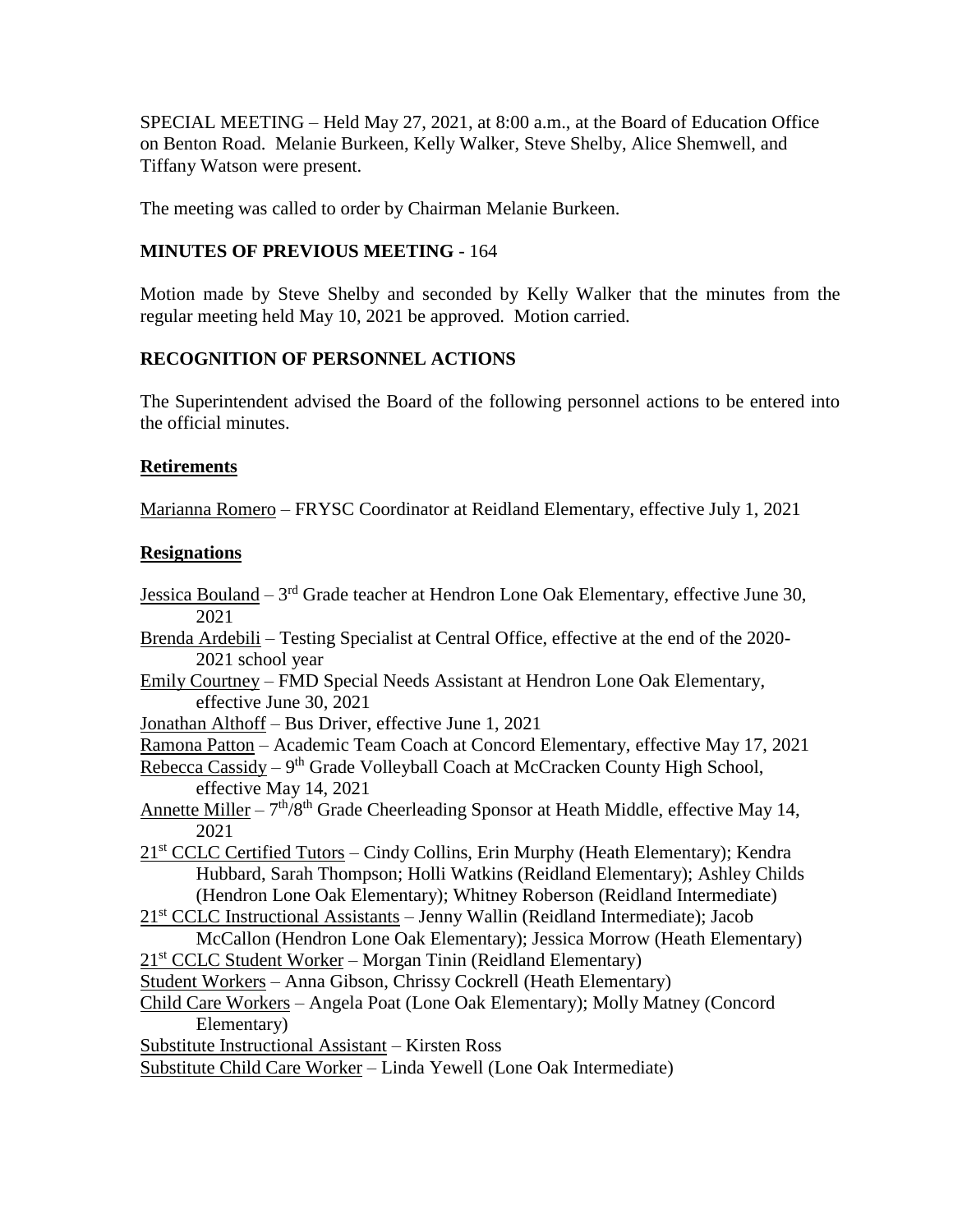#### **Resignations cont'd**

Substitute Teachers – Peyton Cadwell, Louis Elliott, Shanice Frazier, Catherine Lamsfuss, Kelsi Sandefur, Jacob Taylor, Rachel Martin, Melinda Sturm, Ashley Wright, Larry Buchanan, Desiree Harned, Karol Richards, Cory Stone, Crystal Ursery, Brittany Martin, Krista Vance, Karyn Carroll, Jennifer Jackson, Lydia Wiggins, Iris Sims, Bonita Kepf, Seth Wyatt, Cynthia Senn, Emma Babenco, Connor Tilford, Conner Howard

#### **Transfers**

- Ellie Egner From Administrative Secretary at Central Office to Computer Technician at Central Office, effective May 7, 2021
- Teri Wentworth From Staff Support Secretary/Fixed Assets at Central Office to School Secretary at Lone Oak Middle, effective May 4, 2021

#### **Appointments**

- Cerease McMurtry Food Service Manager at McCracken County High School, effective May 5, 2021 at a salary commensurate with the food service manager salary schedule
- Regina Travis Food Service Assistant at McCracken County High School, effective May 4, 2021 at a salary commensurate with the food service assistant salary schedule
- Angela McClain Food Service Assistant at McCracken County High School, effective May 6, 2021 at a salary commensurate with the food service assistant salary schedule
- Kayla Prall Food Service Assistant at Lone Oak Middle, effective April 30, 2021 at a salary commensurate with the food service assistant salary schedule
- Christy Robertson Food Service Assistant at Reidland Intermediate/Reidland Middle, effective May 17, 201 at a salary commensurate with the food service assistant salary schedule
- Emily Smock Food Service Assistant at McCracken County High School, effective May 19, 2021 at a salary commensurate with the food service assistant salary schedule
- Steve Turner Districtwide Full-time Floating Custodian, effective May 14, 2021 at a salary commensurate with the custodian salary schedule
- Patricia Bradley Bus Monitor, effective May 14, 2021 at a salary commensurate with the bus monitor salary schedule
- Teri Wentworth SBDM Secretary at Lone Oak Middle, effective May 14, 2021 at a salary commensurate with the increment salary schedule
- Lisa Hudson 6<sup>th</sup> Grade Academic Team Coach at Lone Oak Middle, effective April 27, 2021 at a salary commensurate with the increment salary schedule
- Adena Lewis ESS Coordinator at Lone Oak Elementary, effective April 27, 2021 at a salary commensurate with the increment salary schedule
- James Johnson Chromebook Coordinator at Lone Oak Elementary, effective May 17, 2021 at a salary commensurate with the increment salary schedule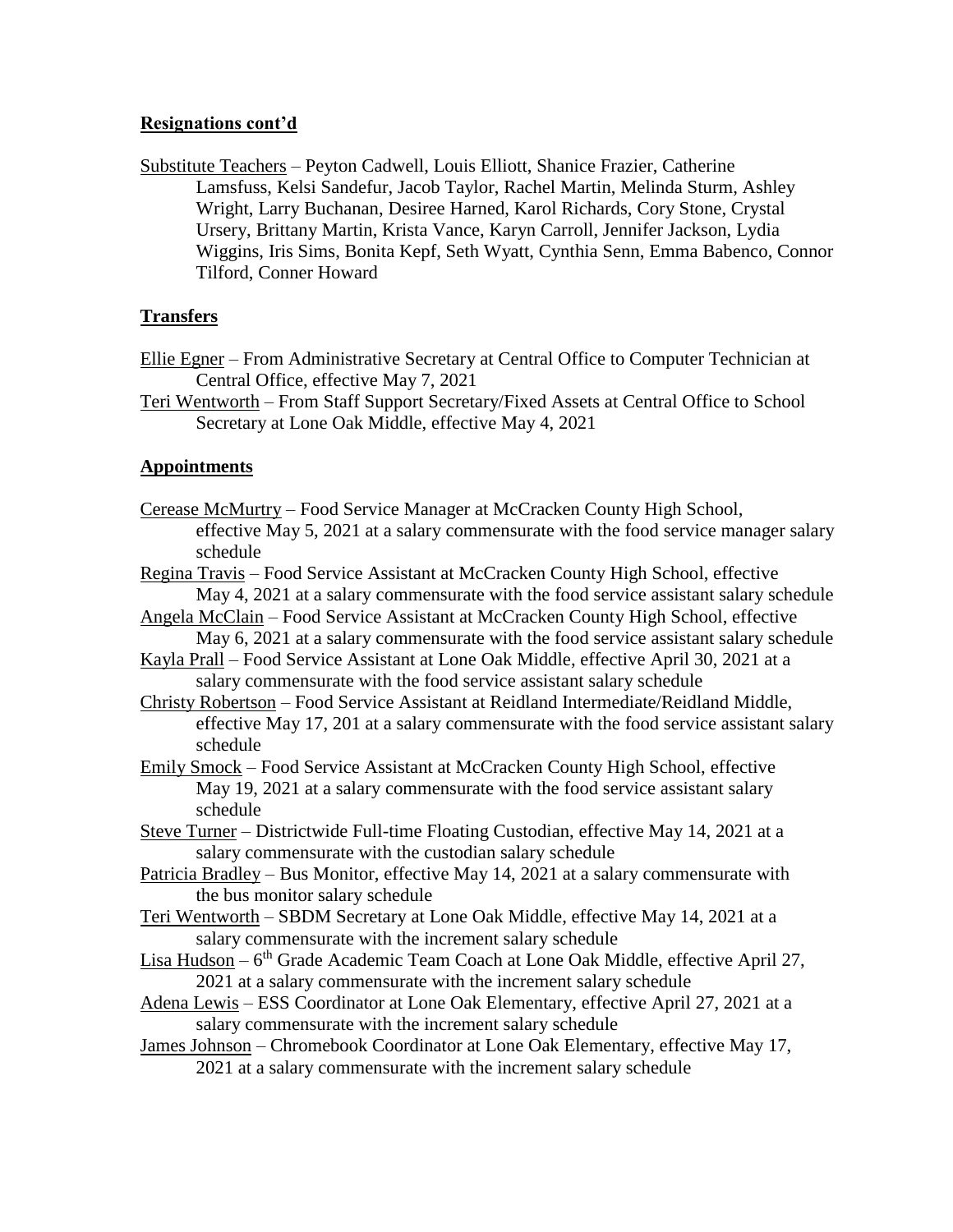### **Appointments cont'd**

- Brittany Wentworth Summer Enrichment Program Coordinator/Summer Recovery Program Coordinator at Heath Middle, effective May 5, 2021 at a salary commensurate with the increment salary schedule
- Michele Robertson Summer Child Development Center Director at Concord Elementary, effective April 27, 2021 at a salary commensurate with the set rate for the position
- Anna Terry Summer Child Development Assistant Director at Concord Elementary, effective April 27, 2021 at a salary commensurate with the set rate for the position
- Debbie Wilson Summer Child Development Assistant Director at Concord Elementary, effective April 30, 2021 at a salary commensurate with the set rate for the position
- Certified Tutors Crystal Ballard (Lone Oak Elementary); Jennifer Sullivan, Kaitlyn Hill, Kendra Hubbard, Kim Beyer, Laura Knerr, Lori Boyles, Marty Barks, Sherry Romain, Jennifer Henson, Savanna Smith, Wendy Poole, Rebecca Nuckolls, Renda Childress, April Bynum, Susan Lambert, April Griggs, Chelsea Parker, Cecile Kejzlar, Jeffery Sturm, Gayle Townsend, Emily Leidecker, Lesli Hughes, Keri Barlow, Kari McBride, Gail Chapman (Reidland Elementary); Susan McClure, Wendy Turnage, Katie Turner, Linda Suitor, Shannon Ballard, Laurie Moore, Lori Hyde, Christina Hughes, Ginger Binkley, Kristin Nace, Dale Workman, Tim Bundren, Amanda Turner, Maribel Phelps, Brandon Crowe, Julie Phillips, Katie Turner, Summer Warner, Shannon Cope (Lone Oak Intermediate)
- Classified Tutors Michelle Hulen, Alexandria Gainey, Natalie Boward, Taylor Kerr (Reidland Elementary); Shauna Harris (Lone Oak Intermediate)
- 21st CCLC Certified Teachers (School Year Program) Brandy Roberts, Scott Dossett (Heath Middle)
- 21st CCLC Certified Tutor (Before/After School) Susan Lambert (Reidland Elementary)
- 21<sup>st</sup> CCLC Instructional Assistant (Before/After School) Michelle Hulen (Reidland Elementary)
- Summer Program Teachers Adena Lewis, Crystal Ballard, Sarah Housman, Jacklyn Tardy, Cassidy Hagedorn, Angela Tabor (Lone Oak Elementary)

Summer Program Classified – Julio Estrada (Lone Oak Elementary)

- Summer Certified Tutors Lauren Michaels, Mildred Haynes, Mary Coughlon, Emily Courtney (Hendron Lone Oak Elementary); Anna Terry, Paige Alleyne, Melissa Boldry, Ashley Gray (Concord Elementary)
- Sumer Classified Tutors Macey Boutwell, Macie Dowell (Hendron Lone Oak Elementary)
- Summer Camp Certified Tutors Amber Davis, Karla Lindsey (Reidland Intermediate)
- Summer Camp Pirates in Space Certified Tutors Victoria Brook Cope, Kristen Tilford, Robin Propes, Brittany Keene, Erin Murphy, Cynthia Collins, McLane Crane, Sara Booher, Krista Ramage, Stephanie Laird, April Melton, Shantona Doublin, Jessica Morrow, Rayghan Stewart (Heath Elementary)

Summer Camp Pirates in Space Classified Tutor – Sherrie Caylor (Heath Elementary)

Summer Camp Pirates in Space Student Worker – Madison Hayes, Haydyn Pope (Heath Elementary)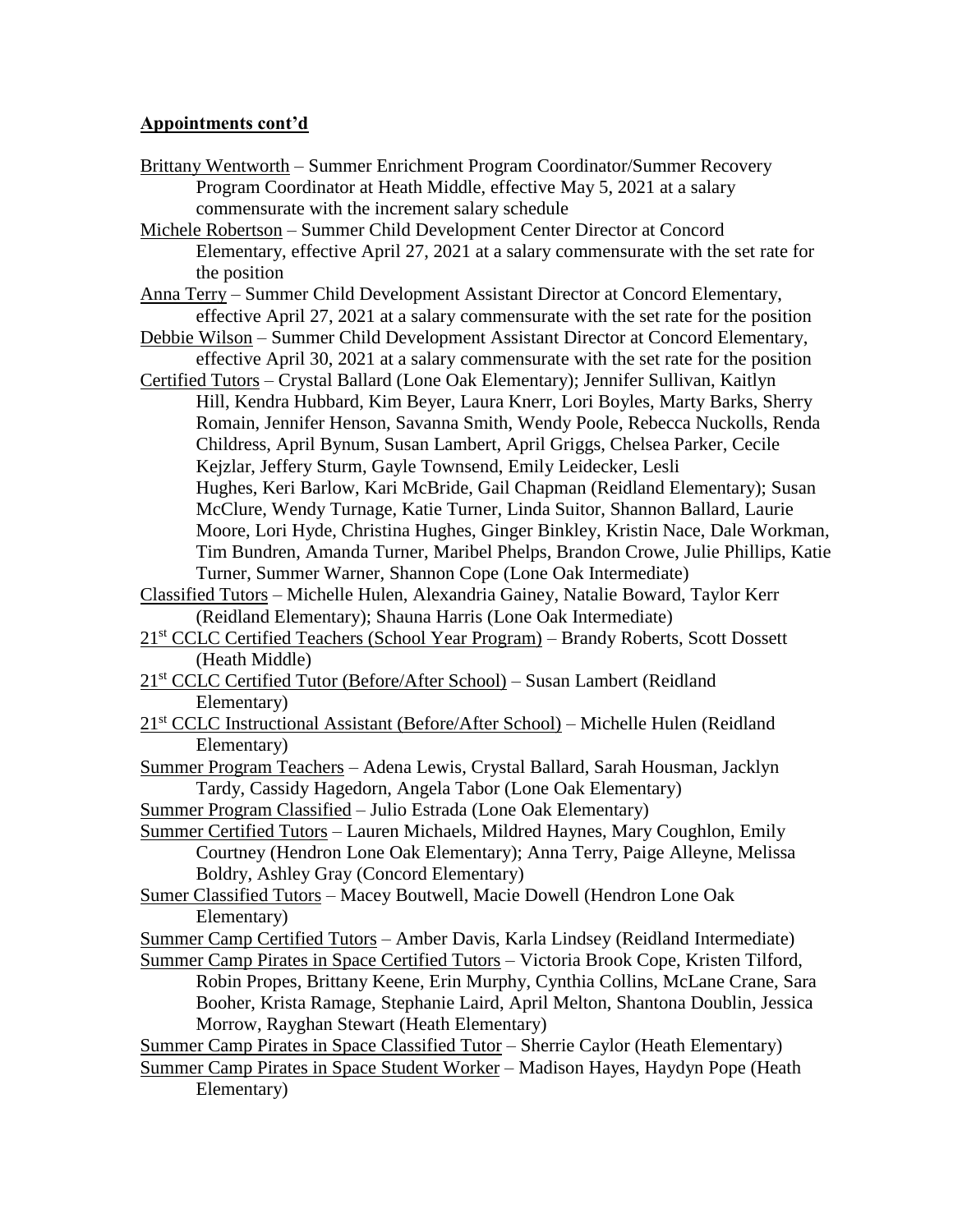Summer Adult Child Care Workers – Anna Adreon, Mary Adreon, Hillary Price (Concord Elementary) Summer Student Child Care Worker – Josiah Baumer (Concord Elementary) Summer Little Acorns Child Care Workers – Emma Ballard, MaKalynn Green (Lone Oak Elementary) Substitute Staff Support Secretary – Sarah Campbell (Districtwide) Substitute Maintenance Worker – Matthew Blackwell Substitute Custodian – Elizabeth Cochran Substitute Food Service Assistants – Leisa Neihoff, Michelle Key-Byas, John Thompson, Sarah Knauss Substitute Teachers (2020-21) – Keri Barlow, Jesse Byrd, Mildred Haynes, Kari McBride, Jeanette Ramirez, Anna Terry Substitute Teachers (2021-22) – Gail Chapman, Shannon Cope, Lesli Hughes, Emily Leidecker, Jessica Morrow, Shantona Doublin

# **SUPPLEMENTAL SCHOOL YEAR PLAN 2021-22**

Superintendent Steve Carter updated the Board on the Supplemental School Year procedures.

## **REQUEST APPROVAL OF THE DISTRICT FACILITY PLAN** - 165

Motion made by Steve Shelby and seconded by Tiffany Watson to approve the District Facility Plan, as presented. Motion carried.

## **REQUEST TO APPOINT MR. PETE GALLOWAY, KSPMA FACILITATOR, AS HEARING OFFICER** - 166

Motion made by Kelly Walker and seconded by Alice Shemwell to appoint Mr. Pete Galloway as the District Hearing Officer to assist with the LPC. Motion carried.

## **REQUEST A HEARING PACKET FROM KDE FOR THE LPC** - 167

Motion made by Steve Shelby and seconded by Tiffany Watson to approve requesting a hearing packet from the Kentucky Department of Education. Motion carried.

### **REQUEST FOR PERMISSION TO ACCEPT PROPOSALS FOR CUSTODIAL EQUIPMENT AND SUPPLIES FOR LONE OAK MIDDLE SCHOOL** - 168

Motion made by Kelly Walker and seconded by Tiffany Watson to approve accepting proposals for custodial equipment and supplies for Lone Oak Middle School. Motion carried.

# **REQUEST FOR PERMISSION TO ACCEPT PROPOSALS FOR DOOR CORES AND KEYS FOR LONE OAK MIDDLE SCHOOL** - 169

Motion made by Tiffany Watson and seconded by Alice Shemwell to approve accepting proposals for door cores and keys for the new Lone Oak Middle School. Motion carried.